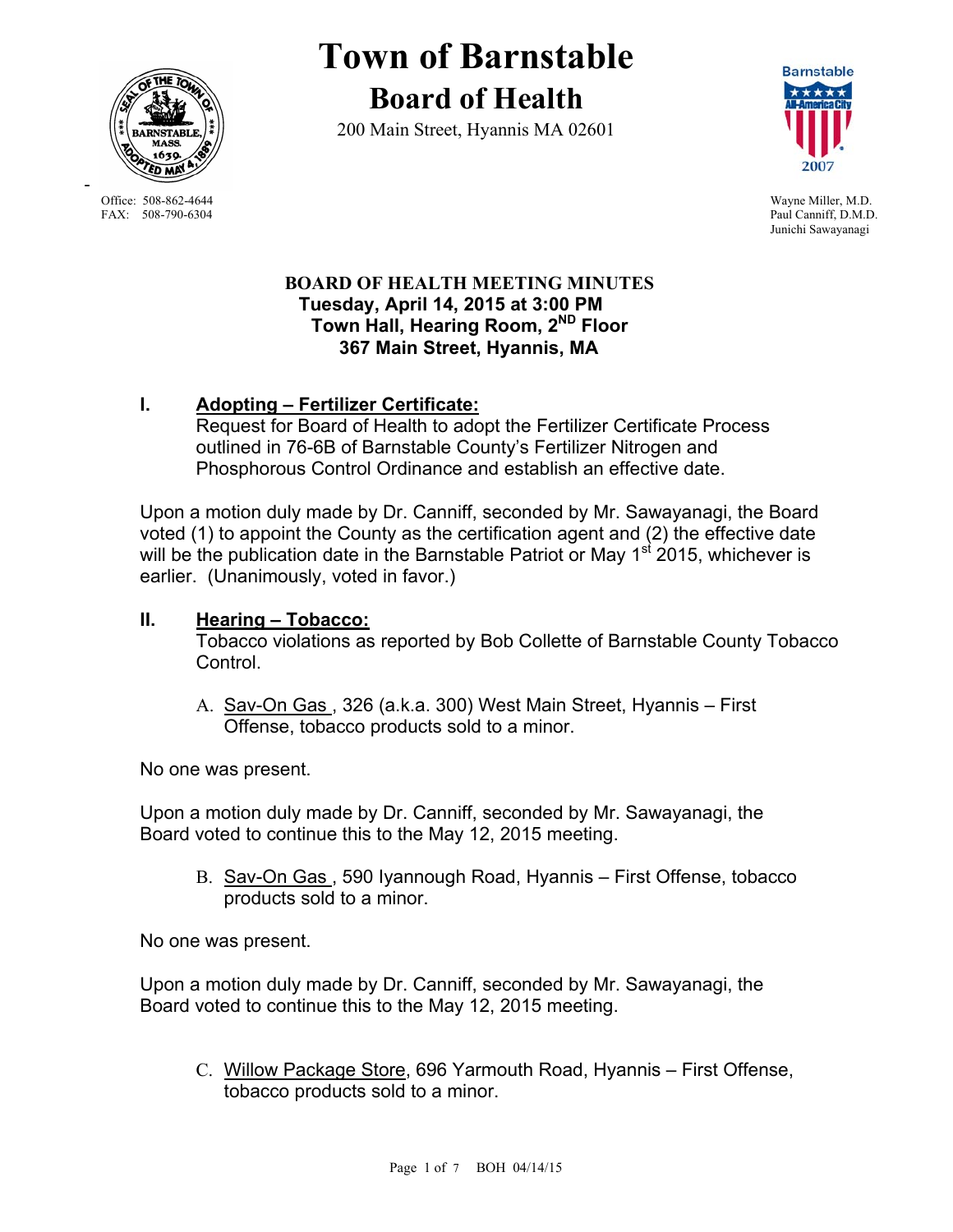Owner was present and said his nephew was left in charge for a short period of time and the inspection happened at that time. He apologized.

Upon a motion duly made by Dr. Canniff, seconded by Mr. Sawayanagi, the Board voted to issue a warning letter for this first offense.

D. Centerville Convenience Store, 619 Main Street, Unit# 2, Centerville – Second Offense, tobacco products sold to a minor.

Owner, Asa Bajar was present.

He explained that his employee left the store in the care of the employee's nephew who had no training for tobacco. The employee has been fired.

Upon a motion duly made by Mr. Sawayanagi, seconded by Dr. Canniff, the Board voted to issue a \$100 fine as this is the second offense. (Unanimously, voted in favor)

#### **III. Septic Variance:**

Thomas Roux representing Richard Kiotic, owner – 56 Alderbrook Road, West Barnstable, Map/Parcel 133-054, requesting septic variances.

Thomas Roux was present.

There was confusion over what the official request to the Board was. The Board requires a 150 feet radius to show neighboring wells, as well as multiple procedural items (i.e. list all code variances on the plan identifying state versus local, etc. Additional work will need to be completed before a Board review.

Upon a motion duly made by Mr. Sawayanagi, seconded by Dr. Canniff, the Board voted to continue this to May 12, 2015. (Unanimously, voted in favor.)

#### **IV. I/A Monitoring Plan:**

A. Winston Steadman, representing Oyster Harbors Club – 170 Grand Island Drive, Osterville, test results of I/A Monitoring results.

Winston Steadman discussed difficulty which the current system has with BOD count. The owners are good about pumping every year. The Board requested water flow numbers and the full testing to be done mid-June and mid-July. Mr. Steadman will return to the Board in the fall and the results will be discussed with George Heufelder, Barnstable County, and will see whether he has any suggestions.

RESOLVED B. James Teegan, owner - 195 Route 149, Unit# A, Marstons Mills, no I/A monitoring contract.

#### **V. Informal Discussion – Sewer Connection (Cont.):**

POSTPONED UNTIL May 12, 2015 Gilbert Wood, owner – 730 and

740 Bearses Way, Hyannis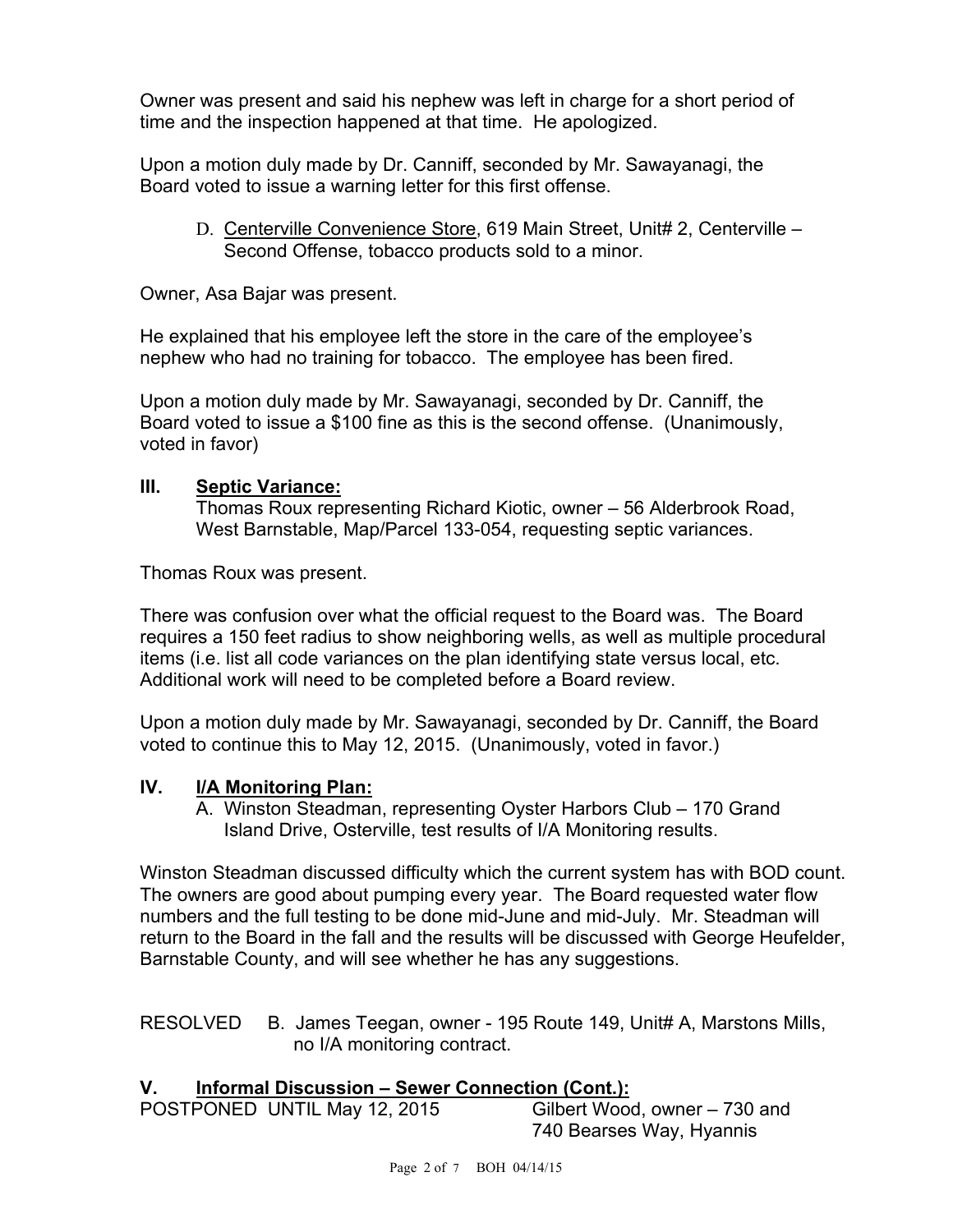## **VI. Food (Cont.):**

A. James Surprenant, Crisp Flatbread – 791 Main Street, Osterville, septic capacity, seating.

No one was present.

Upon a motion duly made and seconded, the Board voted to continue this to the May 12, 2015 meeting. (Unanimously, voted in favor.)

B. Joann Lucas and Panagis Kappatos, owners, Egg & I Restaurant – 521 Main Street, Hyannis, follow-up of correction of procedure to recurring food violations (both critical and non-critical) during inspections on June 17, July 23, and August 28, 2014.

The Board was informed that the owner suffered a serious illness and has not been able to install the new floor yet. Once this is done, the Board instructed the owners to meet with Mr. McKean, Mr. Sawayanagi, and the new inspector for the restaurant to review the established protocol of operations. This must be done at least 7 days prior to opening. If satisfied, they will be allowed to open without returning to the Board.

## **VII. Food (New):**

A. Fancy's Market – 699 Main Street, Osterville, requesting to obtain a food permit with a failed septic system to be repaired within 60 days.

and

B. Fancy's Market – 699 Main Street, Osterville, requesting to obtain a food permit with a restroom variance, second bathroom to be installed within six months.

Upon a motion duly made and seconded, the Board voted to grant permission to the new owners for Fancy's Market to open with the stipulation that (1) the failed septic system will be repaired within 60 days and (2) a second bathroom will be installed within six months. (Unanimously, voted in favor.)

C. Hyannis Anglers Club – 235 Ocean Street, (Upstairs and Downstairs) Hyannis. restroom facilities.

Atty. David Lawler and Tony, the trustee for the Hyannis Anglers Club, were present and informed the Board they will be adding a toilet to the Ladies room downstairs. The upstairs Ladies room has two toilets currently. Both of the Men's Rooms (up and down) have a toilet and a urinal. That gives a count of four toilets on each floor.

Mr. McKean suggested the staff have the availability to use upstairs or downstairs. Tony stated this would be possible as there is a door in the kitchen which allows them to access the other floor.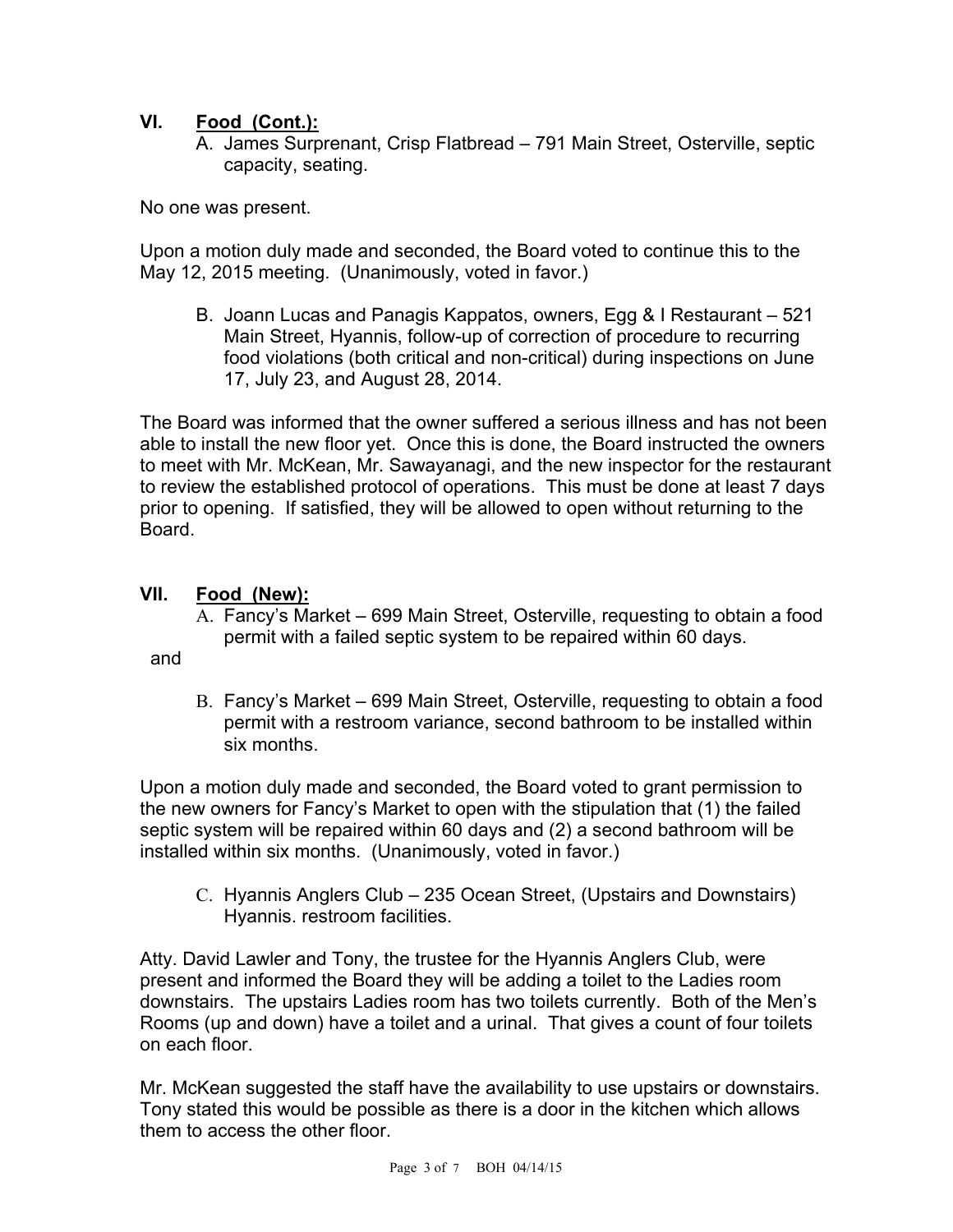Upon a motion duly made by Dr. Canniff, seconded by Mr. Sawayanagi, the Board voted to continue to the May 12, 2015. (Unanimously, voted in favor.)

## **VIII. Swimming Pool – Variance**

Dan Bellman, K. Hyannis Hospitality d/b/a Fairfield Inn and Suites– 867 Route 132, Hyannis, pool variance on four feet clearance for ADA lift.

Upon a motion duly made and seconded, the Board granted the variance with the following conditions: 1) a minimum of three feet exist behind the lift (8 feet exist) and 2) the area is striped/squared off with paint to draw awareness to the lift. (Unanimously, voted in favor.)

## **IX. Old / New Business:**

A. Variance Guide – Body Artist Permit Variance from Code Requirement to take a College Accredited Course in Anatomy and Physiology.

Upon a motion duly made and seconded, the Board voted to adopt the Body Artist Variance Guide with the following two additions: 1) page 1, C-1. The trainee will tattoo only customers selected by owner who agree to have a tattoo from a trainee, and 2) page2, D-2-c. The trainee should perform a minimum of one tattoo/week for a minimum of one year; or, a minimum of 50 tattoos during a one-year period. (Unanimously, voted in favor.) (See attached Exhibit A.)

B. Approval of the Minutes: March 10, 2015

Upon a motion duly made and seconded, the Board voted to adopt the minutes of the March 10, 2015 Board meeting. (Unanimously, voted in favor.)

C. Article – Few Changes in Pool Rules.

Upon a motion duly made and seconded, the Board voted to continue this to the May 12, 2015 meeting to allow more time for discussion. (Unanimously, voted in favor.)

D. Article – Septic pump-outs overly prescribed

Upon a motion duly made and seconded, the Board voted to continue this to the May 12, 2015 meeting to allow more time for discussion. (Unanimously, voted in favor.)

E. Discussion regarding screening of dumpster – Enforcement of Town Ordinance.

The discussion centered around which division should be handling such an ordinance. The Board does not feel it belongs under the Health Division, possibly move into Zoning. They will discuss with the Town Attorney how to go about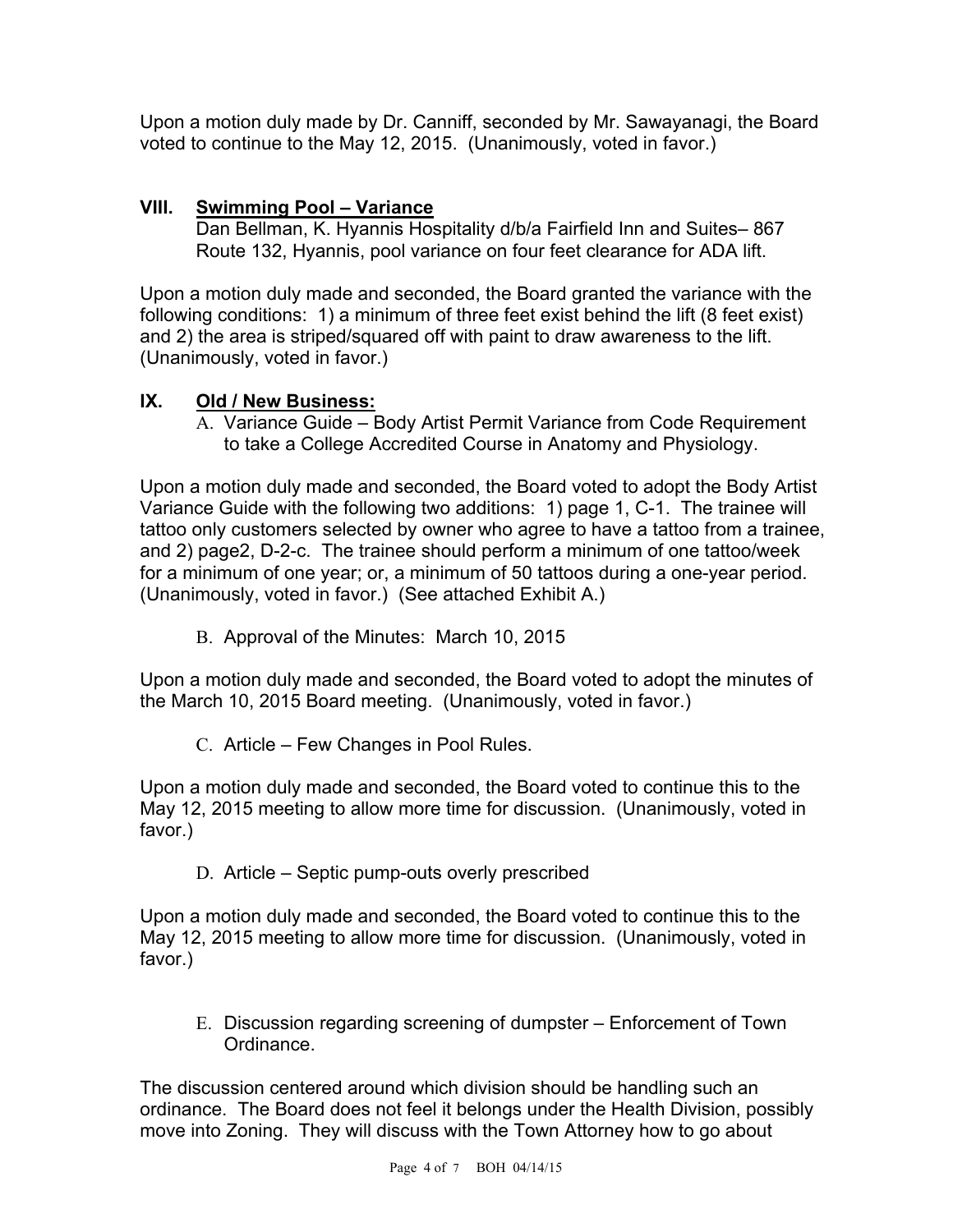changing this. A clear guideline of what is needed for dumpsters exists and would be passed along.

#### **X. Show-Cause Hearing: Motel**

Craigville Motel, 8 Shootflying Hill Road, Centerville – multiple violations and/or recurring violations of the State Sanitary Code and MA Fire Code.

### FINDINGS:

Most crucial finding is Finding #1.

- 1) Use of this facility has been not as a motel (transient) as defined by State Code (which requires <30 day stays).
- 2) Use for the majority of units of this facility have been as defined as R2 or dwelling use.
- 3) The majority of units that are being used for this do not qualify because of limitations in space size (size of unit).
- 4) As dwelling units, they need to provide adequate floor space. They need to provide cooking facilities. They need to provide adequate sanitary facilities and clearly these are not built or set up for those.
- 5) Over the past three years on every inspection that's incurred, there have been multiple violations of the sanitary code, the building code, and the fire code.

The Board noted that there hasn't been a single health or fire inspection where there weren't multiple violations found. A number of people staying there are homeless or transients and are using it as their home which is not allowed in the zoning. There has also been a large number of calls to the police.

## DENIED RENEWAL OF LICENSE.

- 1). ORDER TO VACATE UNITS BY END OF JUNE (in consideration of school year for children)
- 2) CAN NOT BRING ANYONE ELSE IN.
- 3) SIGNAGE (minimum size 18x24) "MOTEL CLOSED BY ORDER OF BOARD OF HEALTH DATE: 4/14/2015" to be located on wall directly across from office.
- 4) MOTEL SIGN MUST STATE…."NO VACANCY".
- 5) In order to reapply for license in future, must come before the Board of Health.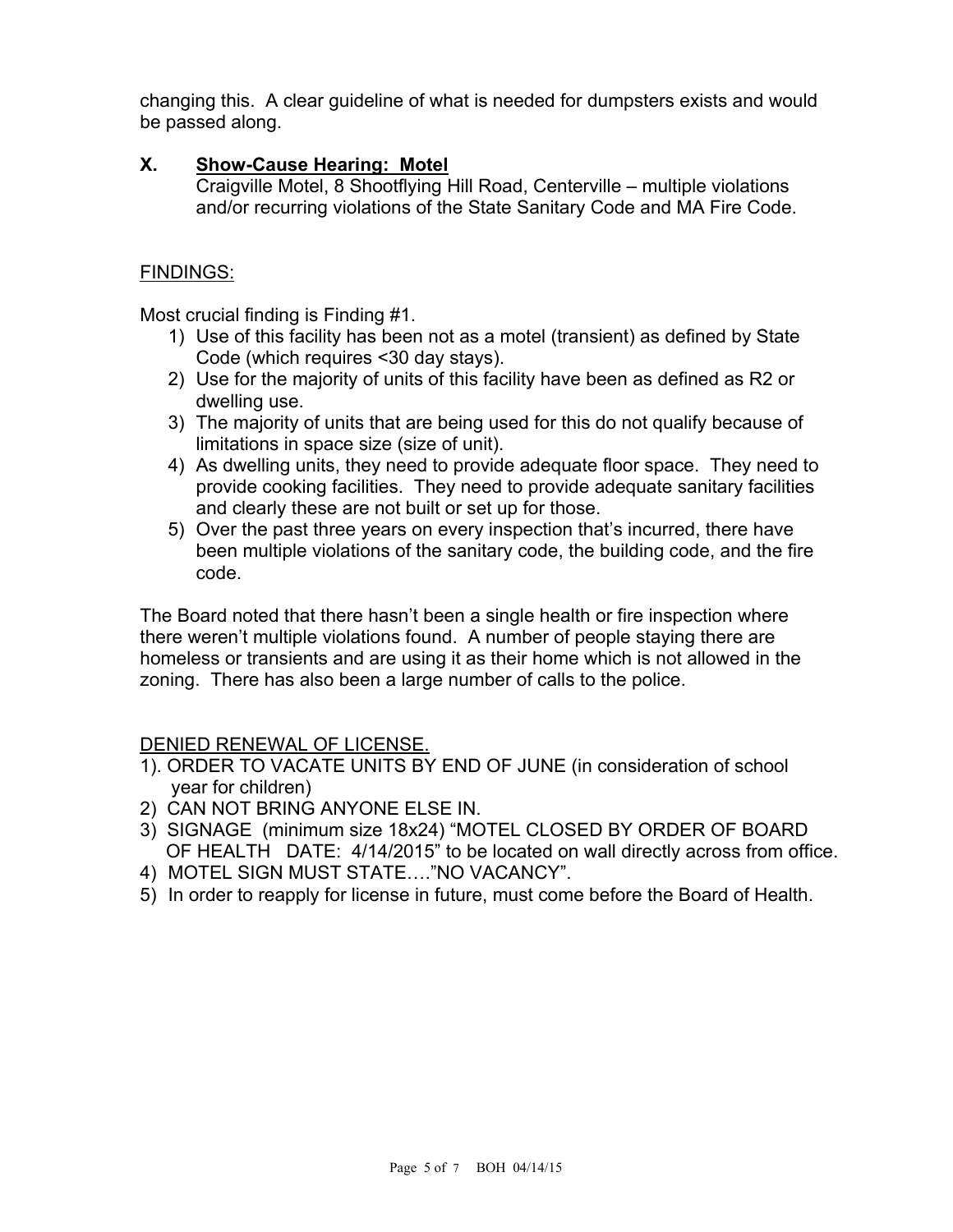**Exhibit A**  (two pages)

4/14/15

#### **BODY ARTIST PERMIT VARIANCE GUIDE**

#### **CRITERIA FOR OBTAINING A VARIANCE FROM CODE REQUIREMENT TO TAKE A COLLEGE ACCREDITED COURSE IN ANATOMY AND PHYSIOLOGY FOR TATTOOING ONLY**

- I. Only one variance may be granted for each fully licensed, full-time tattoo artist at one time.
- II. If applicant has no tattoo experience, he/she should be trained for 18 months.
	- A. Trainee shall acquire the following before applying to the Board of Health for a variance from the Anatomy and Physiology Course:
		- 1. Start series of Hepatitis B shots. (Three shots are required to be completed within a six (6) month period.)
		- 2. CPR Class (to be done in person)
		- 3. Blood-borne Pathogens course (can be taken on-line)
		- 4. Tattoo Artist Skin Course (Quincy BOH)
	- B. For the first six (6) months of training, the trainee shall:
		- 1. Draw, color and shade tattoo stencils. Learn how to make stencils.
		- 2. Practice lettering.
		- 3. Observe other licensed artists in the following manner:
			- a. Set up of machines, needles and inks.
			- b. Break down of machines, needles and inks.
			- c. Proper techniques of needle depth and speed for shading, coloring and outlining a tattoo.
			- d. Proper disposal of contaminated gloves, needles, tubes, inks and work surfaces.
			- e. Proper training for the prevention of cross-contamination of all the above.
			- f. Proper instruction of aftercare of tattoo with client.

During this time, trainee shall observe and ask questions. After six (6) months, the trainee's skills shall be reviewed by the owner.

If the owner feels confident, then the trainee will begin the tattoo process.

- C. For the first three (3) months of the tattoo process:
	- 1. The trainee will tattoo only customers selected by owner who agree to have a tattoo from a trainee.
	- 2. These customers will be told, in advance, that they are being tattooed by a trainee and will sign a waiver.
	- 3. No tattoo shall be done without a licensed artist observing.